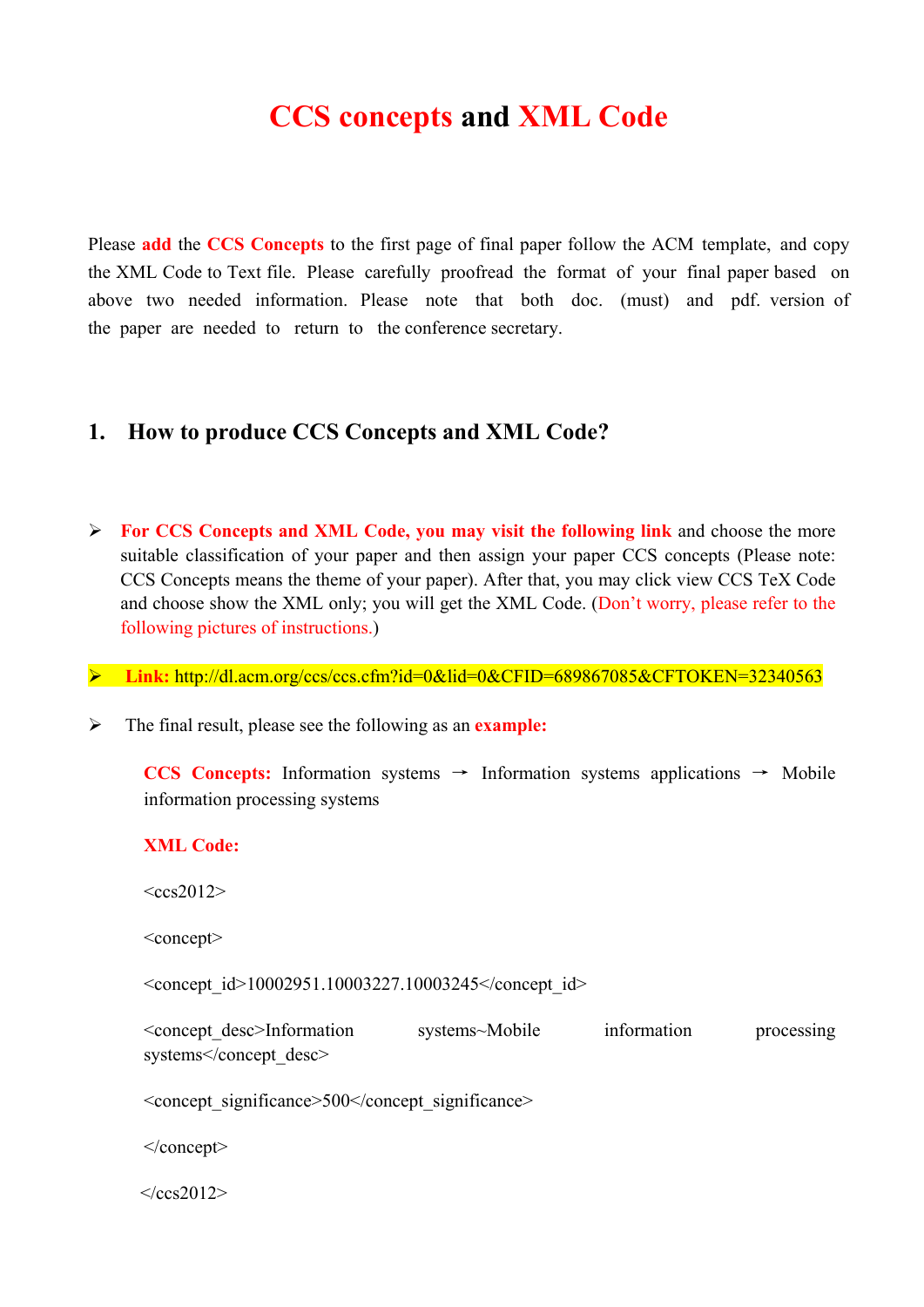## **2. Pictures of instructions.**

#### **1) Click to choose the more suitable classification of your paper.**

|                                 | The ACM Computing Classification System (CCS) |                                  | Switch to Flat View Generate CCS Codes |
|---------------------------------|-----------------------------------------------|----------------------------------|----------------------------------------|
| General and<br>reference        | Hardware                                      | Computer systems<br>organization | <b>Networks</b>                        |
| Software and its<br>engineering | Theory of<br>computation                      | Mathematics of<br>computing      | <b>Information systems</b>             |
| Security and privacy            | Human-centered<br>computing                   | Computing<br>methodologies       | Applied computing                      |

#### **2) Get your CCS Concepts.**



#### **3) Click the "Assign This CCS Concept".**

|                                                                      | $CCS \rightarrow$ Mathematics of computing $\rightarrow$ Mathematical analysis $\rightarrow$ Functional analysis $\rightarrow$ Approximation                                                          |
|----------------------------------------------------------------------|-------------------------------------------------------------------------------------------------------------------------------------------------------------------------------------------------------|
| <b>Approximation</b>                                                 | <b>Recent papers on Approximation</b>                                                                                                                                                                 |
| <b>Recent Papers</b>                                                 | 1. Network synchronization and localization based on stolen signals -                                                                                                                                 |
| Switch to Flat View                                                  | Christian Schindelhauer, Zvi Lotker, Johannes Wendeberg                                                                                                                                               |
| <b>Contact Us</b>                                                    | Proceedings of the 30th annual ACM SIGACT-SIGOPS symposium on Principles of distributed<br>computing                                                                                                  |
| <b>Author Tools</b><br>Assign This CCS Concept<br>Generate CCS Codes | 2. A study of Hensel series in general case - 2012<br>Tateaki Sasaki, Daiju Inaba<br>Proceedings of the 2011 International Workshop on Symbolic-Numeric Computation                                   |
|                                                                      | 3. On calculating the rate of linear convergence of non-linear transformed sequences - 2012<br>Johannes Grotendorst<br>Proceedings of the 2011 International Workshop on Symbolic-Numeric Computation |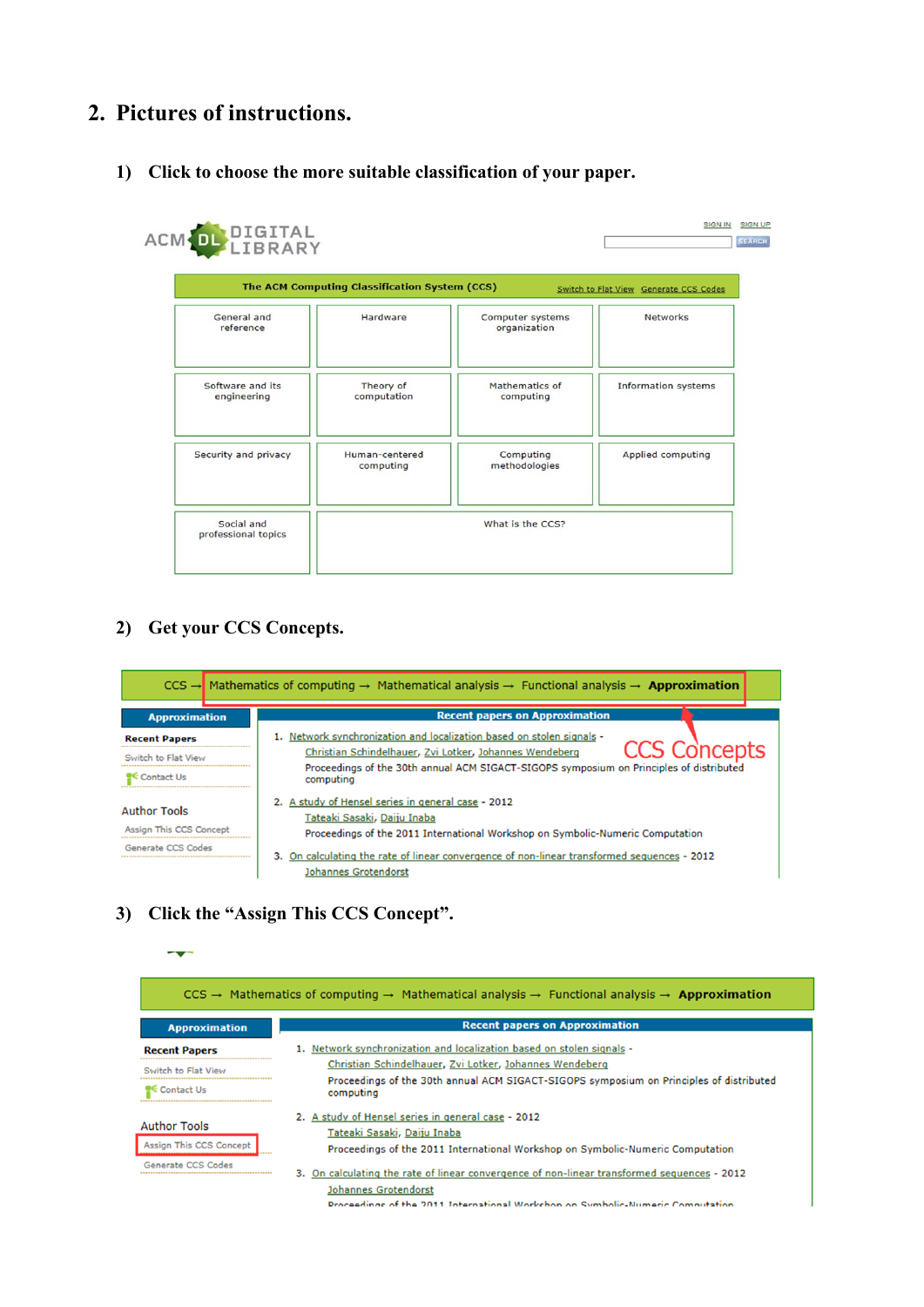#### **4) Choose the relevance of this classification**

| <b>CCS 2012</b>                                                                                            | ×      |
|------------------------------------------------------------------------------------------------------------|--------|
| <b>CCS Concept:</b><br>Mathematics of computing $\rightarrow$ Approximation                                | [help] |
| Relevance: Choose the relevance of this classification<br>$\bigcirc$ High $\bigcirc$ Medium $\bigcirc$ Low |        |

### **5) Click the "view CCS TeX Code".**

| <b>CCS 2012</b>                                                                                                                                                  |        | $\times$ |
|------------------------------------------------------------------------------------------------------------------------------------------------------------------|--------|----------|
| <b>CCS Concept:</b><br>Mathematics of computing $\rightarrow$ Approximation                                                                                      | [help] |          |
| Relevance: Choose the relevance of this classification<br><b>.</b> High OMedium OLow                                                                             |        |          |
| CCS Display Snippet: [continue] [reset] [view CCS TeX Code]                                                                                                      |        |          |
| The display below should be used with a Microsoft Word or similar template.<br>Do not copy the display below until you have finished fully classifying the item. |        |          |

#### **6) Choose the "show the XML only".**

| <b>CCS 2012</b>                                                                                                                                                                                                                                                                                                                                                            | ×                 |
|----------------------------------------------------------------------------------------------------------------------------------------------------------------------------------------------------------------------------------------------------------------------------------------------------------------------------------------------------------------------------|-------------------|
| <b>CCS Concept:</b><br>Mathematics of computing $\rightarrow$ Approximation                                                                                                                                                                                                                                                                                                | [help]            |
| Relevance: Choose the relevance of this classification<br>$\odot$ High $\odot$ Medium $\odot$ Low                                                                                                                                                                                                                                                                          |                   |
| CCS TeX Code Snippet: [continue] [reset] [view CCS display]                                                                                                                                                                                                                                                                                                                |                   |
| The code below should be used with a TeX based typesetting system.<br>Do not copy the display below until you have finished fully classifying the item.                                                                                                                                                                                                                    |                   |
| \begin{CCSXML}<br>$<$ ccs2012><br><concept><br/><concept_id>10002950.10003714.10003736.10003737</concept_id><br/><concept_desc>Mathematics of computing~Approximation</concept_desc><br/><concept_significance>500</concept_significance><br/><math><!--</math-->concept<math>&gt;</math><br/><math>&lt;</math>/<math>ccs2012&gt;</math><br/>\end{CCSXML}</math></concept> | Show the XML Only |
| \ccsdesc[500]{Mathematics of computing~Approximation}                                                                                                                                                                                                                                                                                                                      |                   |

#### **7) Get the XML Code.**